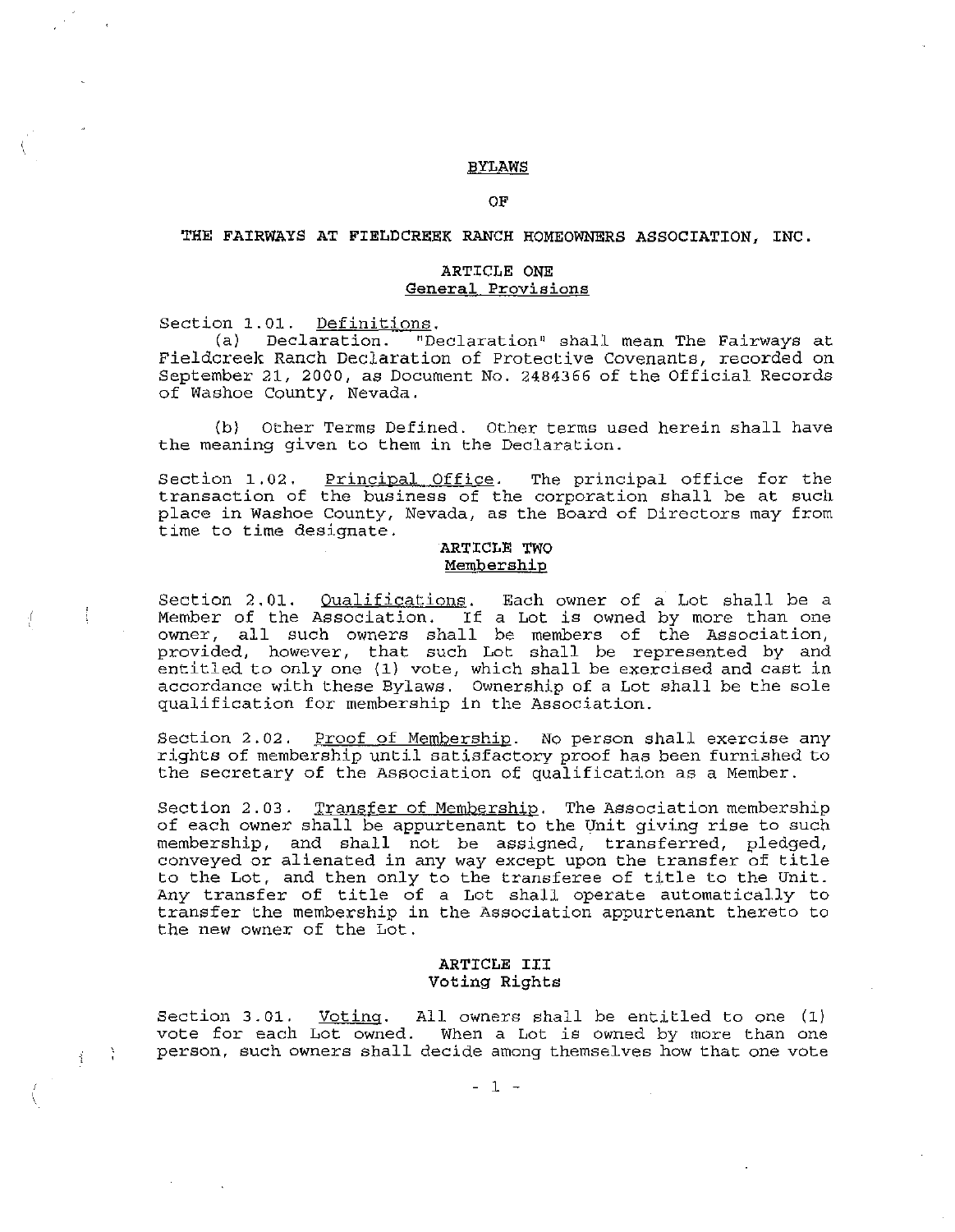will be cast, but in no event shall more than one (1) vote be cast per Lot. Fractional votes will not be allowed.

section 3.02. Joint Owner Disputes. In the event that joint oWners are unable to agree among themselves as to how their vote or votes shall be case, they shall lose their right to vote on the matter in question. If any joint owner casts <sup>a</sup> vote representing <sup>a</sup> Lot, it will thereafter be presumed that he Or she was acting with the authority and consent of all other owners of the Lot.

Section 3.03. Voting of Shares in Name of Corporation. Shares standing in the name of a corporation, domestic or foreign, may be voted or represented and all rights incident thereto may be exercised on behalf of the corporation by the persons described in any of the following subdivision:

(a) Any officer of the corporation authorized so to do by the bylaws of the corporation.

(b) Board of Directors or of the Executive Committee of the corpora tion. Any persons authorized so to do by resolution of the

(c) Any person authorized so to do by proxy or power of attorney duly executed by the President or Vice President and Secretary or Assistant Secretary.

Section 3.04. Proxies. Every person entitled to vote shall have the right to do so either in person or by one or more agents authorized by a written proxy executed by such person or his duly authorized agent and filed with the Secretary of the corporation. A Lot owner may give a proxy only to a member of his immediate family, a tenant of a Lot's owner who lives in the community or another Lot's owner who resides in the community.

Section 3.05. Term of Proxies. A proxy is not valid after the expiration of twelve (12) months from the date of its execution, unless the person executing it specifies therein the length of time for which such proxy is to continue in force, which in no case shall exceed three (3) years from the date of its execution.

Section 3.06. Suspension of Voting Rights. The Board shall have the right to suspend the voting rights of any OWner or owners for a period during which any assessment owed by such owner of Member remains unpaid and is delinquent.

#### ARTICLE IV Meetings of Members

Section 4.01. Annual Meetings. The annual meeting of the Association shall be held during the month of October, or such

(

Î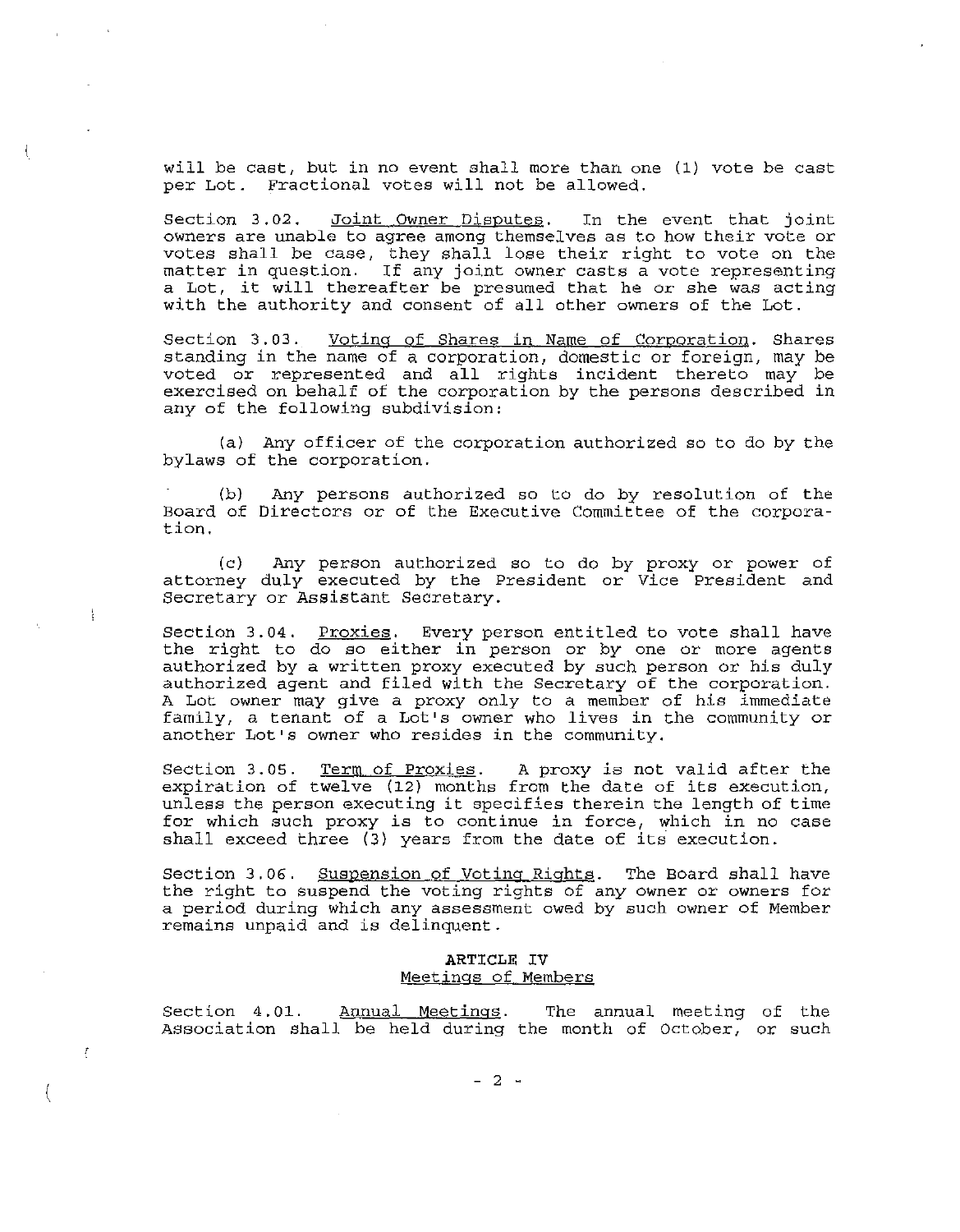other month as the Board may determine on such date and time as fixed by resolution of the Board.

Section 4.02. Special Meetings. Special meetings of the Members may be called by a majority of the Board or by the president of the Association. In addition, special meetings of the Members for any lawful purpose must be promptly scheduled by the Board in response to <sup>a</sup> written request therefor signed by Members representing at least ten percent (10%) of the total voting power of the Association.

Section 4.03. Notice of Meetings. Notice of all meetings of Members shall be given in writing to Members entitled to vote by the Secretary Or an Assistant Secretary or other person charged with that duty.

Section 4.04. Method of Notice. A notice may be given by the corporation to any Member, either personally or by mail or by other means of written communication, charges prepaid, addressed to the Member at his address appearing on the books of the corporation or given by him to the corporation for the purpose of notice.

Section 4.05. soccion these <u>manufacture</u>. Here of any medicing of commer-(lO) days nor mOre than sixty (60) days befOre the meeting. Time of Notice. Notice of any meeting of Members

Section 4.06. Contents of Notice. Notice of any meeting of Members shall specify the place, the day, and the hour of the meeting, and include a copy of the agenda (which consists of that required by NRS 116.3108 (3» for the meeting. The notice shall set out whether any fees Or assessments will be imposed or increased by the Association, and shall notify Members of: (1) the right to speak to the Association, and  $(2)$  the right to have minutes or summary of minutes distributed to him if he pays the cost.

Section 4.07. Quorum. A quorum is present if persons entitled to cast twenty percent  $(20\%)$  of the votes that may be case for election of the executive board are present in person or by proxy at the beginning of the meeting.

Section 4.07. Notice of Adjourned Meeting. When a Members' meeting is adjourned for thirty (30) days or more, notice of the adjourned meeting shall be given as in the case of an original meeting. When <sup>a</sup> meeting is adjourned for less than thirty (30) days, it is not necessary to give any notice of the time and place of the adjourned meeting or of the business to be transacted thereat other than by announcement at the meeting at which the adjournment is taken.

 $-3 -$ 

\\ \\  $\setminus$ 

Ť

 $\ddot{\cdot}$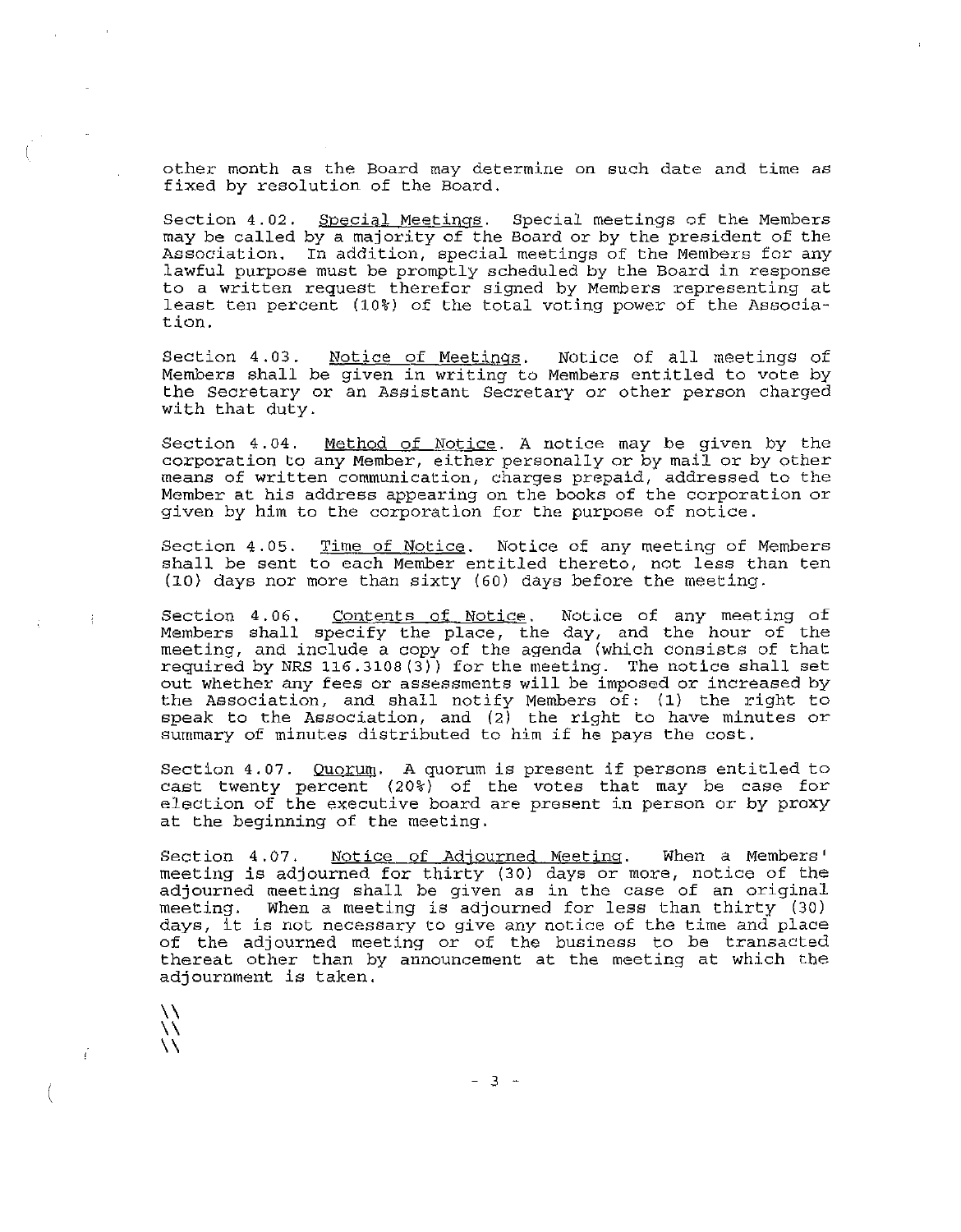### ARTICLE FIVE Board of Direotors

Section 5.01. Number. The affairs of the Association shall be managed by <sup>a</sup> Board of Directors, consisting of not less than three (3) persons. The exact number of directors shall be fixed by the Board of Directors at the first meeting of the Board. authorized and fixed number may be changed by amendment of amendment to these Bylaws herein.

Section 5.02. Developer's Rights. For the initial period stated in the Section V.B. of the Declaration, The John Shaw Field Foundation shall control the Association. During this period, said corporation, or persons designated by it, may appoint or remove officers and members of the Board.

Section 5.03. Term of Office. Subject to the Developer's Rights, becall birectors shall serve one year terms. The election of Directors shall take place at the annual meeting of the Members.

Section 5.04. Removal. Subject to the Developer's Rights, an individual director shall only be removed by <sup>a</sup> vote of two-thirds (2/3) of the owners at <sup>a</sup> special meeting called for that purpose.

Section 5.05. Vacancies. A vacancy in the Board of Directors caused by the death or resignation of <sup>a</sup> Director shall be filled by a majority of the remaining Directors. Each Director so elected shall hold office until his successor is elected at an annual, regular, or special meeting of the shareholders. The Board shall not fill <sup>a</sup> vacancy on the Board created by the removal of <sup>a</sup> Director, except with the vote or written consent of a majority of the Members.

Section 5.06. Compensation. <sup>A</sup> director shall not receive any compensation for service rendered to the Association; provided, that <sup>a</sup> director may be reimbursed for actual out-of-pocket expenses, which are approved by the Board.

Section 5.07. Delegation to Managing Agent. The powers of the Board or Officers, as enumerated in these bylaws, may be delegated to a managing agent by the Board of Directors.

# ARTICLE VI

## Nomination and Election of Directors

Section 6.01. Nomination. Nominations for election to the board shall be made by:

(a) <sup>A</sup> nominating committee appointed by the Board at least sixty (60) days prior to the annual meeting of Members;

f.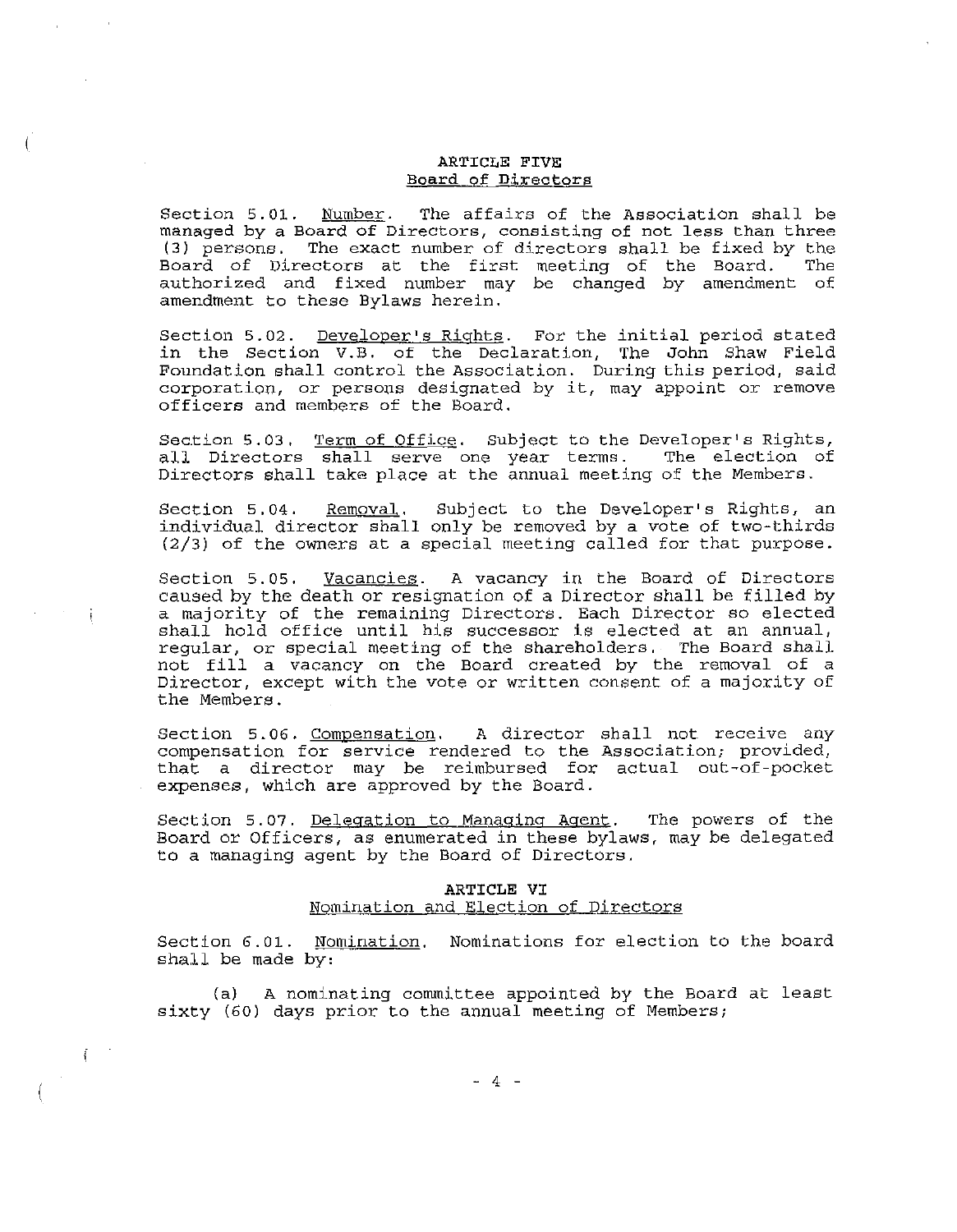(b) A petition in writing containing the written consent to serve as a director of the person sought to be nominated, delivered to the secretary of the Association at lease sixty (60) days prior to the annual meeting;

(c) proxy at elected. Any Member who is present in person, by telephone or the annual meeting of Members at which directors are to be

Section 6.02. Election. Subject to Developer's rights, voting for directors shall be by secret written ballot by those present in person or by proxy and verbally by telephone.

#### **ARTICLE** VII Meetings of Directors

Section 7.01. Regular Meetings. Regular meetings of the Board of Directors shall be held at least every ninety (90) days at such time and place as may be fixed by the Board. Notice of the time and place of such meeting shall be communicated to the directors not less than ten (10) days prior to the meeting, provided, however, that any director may sign a waiver of notice or written consent to holding of the meeting. At said meetings, the Board shall review the items required to be reviewed at least once every ninety (90) days by NRS 116.31083(6).

Section 7.02. Special Meetings. Special meetings of the Board of Directors of the corporation shall be called by the President, or, if he is absent or is unable or refuses to act, by any Vice President or by any two Directors. The notice shall specify the time and place of the meeting and nature of any business to be considered. Notice of any special meeting must be given in writing to each director not less than ten (10) days prior to the time set for the meeting. A copy of the notice shall be served on each director.

Section 7.03. Notice to Members. Except in case of emergency, the secretary shall, not less than ten (10) days before the date of any director's meeting, cause notice of the meeting to be given to the Members. Such notice must be:

(a) sent prepaid by United States Mail; or

 $\sim$   $\sim$   $\pm$ 

 $\mathcal{L}$ 

(b) published in a newsletter or other similar publication that is circulated to each Member.

In an emergency, the secretary or other officer shall, if practicable, cause notice of the meeting to be sent prepaid by United States Mail to the address of each member. If delivery of the notice in this manner is impracticable, the notice must be hand-delivered to each Lot or posted in a prominent place within the common elements of the Association.

- 5 -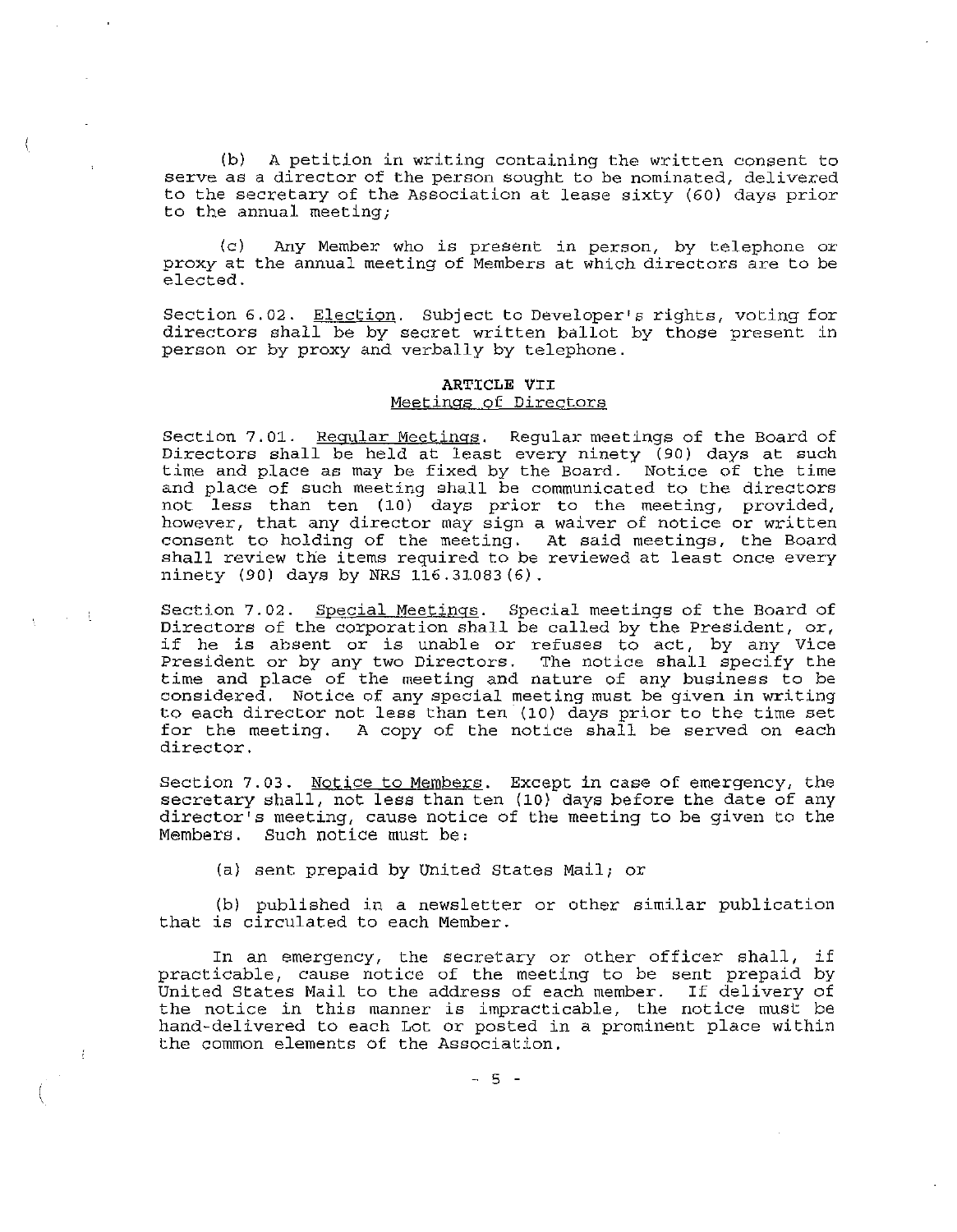Section 7.04. Contents of Notice. Notice of the meeting shall specify the place, the day, and the hour of the meeting, and include a copy of the agenda (which consists of that required by NRS  $116.3108(3)$ ) for the meeting. The notice shall set out whether any fees or assessments will be imposed or increased by the Association, and shall notify Members of: (1) the right to speak to the Association or Board (unless the Board is meeting in executive session), and (2) the right to have minutes or summary of minutes distributed to him if he pays the cost.

Section 7.05. Directors constitutes a quorum of the Board for the transaction of business. Quorum. A majority of the authorized number of

Section 7.06. Majority Action. Every act or decision done or made by a majority of the Directors present at any meeting duly held at which <sup>a</sup> quorum is present is the act of the Board of Directors.

Section 7.07. Open Meetings. Regular and special meetings shall be open to all Members of the Association; provided, however, that the Board may limit the time for each Member to address the Board.

Section 7.08. Executive Session. The Board may, with the approval of a majority of a quorum, adjourn a meeting and reconvene in executive session to (a) consult with the attorney for the Association on matters relating to proposed or pending litigation if the contents of the discussion would be privileged; (b) discuss and vote upon personnel matters; (c) discuss a violation of the governing documents alleged to have been committed by Lot owner, including, without limitation, the failure to pay an assessment (except as provided in NRS 116.31085(3); and (4) orders of business of similar nature. The nature of any business to be considered in executive session shall first be announced in open **session.**

Ť

ſ

## **ARTICLE EIGHT Officers**

Section 8.01. Number and Titles. The officers of the corporation shall be <sup>a</sup> President, <sup>a</sup> Vice President (if appointed by the Board), <sup>a</sup> Secretary, and <sup>a</sup> Treasurer. The corporation may also have, at the discretion of the Board of Directors, such other subordinate officers as may be appointed; with duties defined by the Board.

Section 8.02. Election. Subject to the Developer's rights, the officers of the corporation shall be elected annually by the Board of Directors, and each shall hold his office until he shall resign or shall be removed or otherwise disqualified to serve, or his successor shall be elected and qualified.

Section 8.03. Resignation and Removal. Subject to the Developer's rights, any officer may be removed, either with or without cause,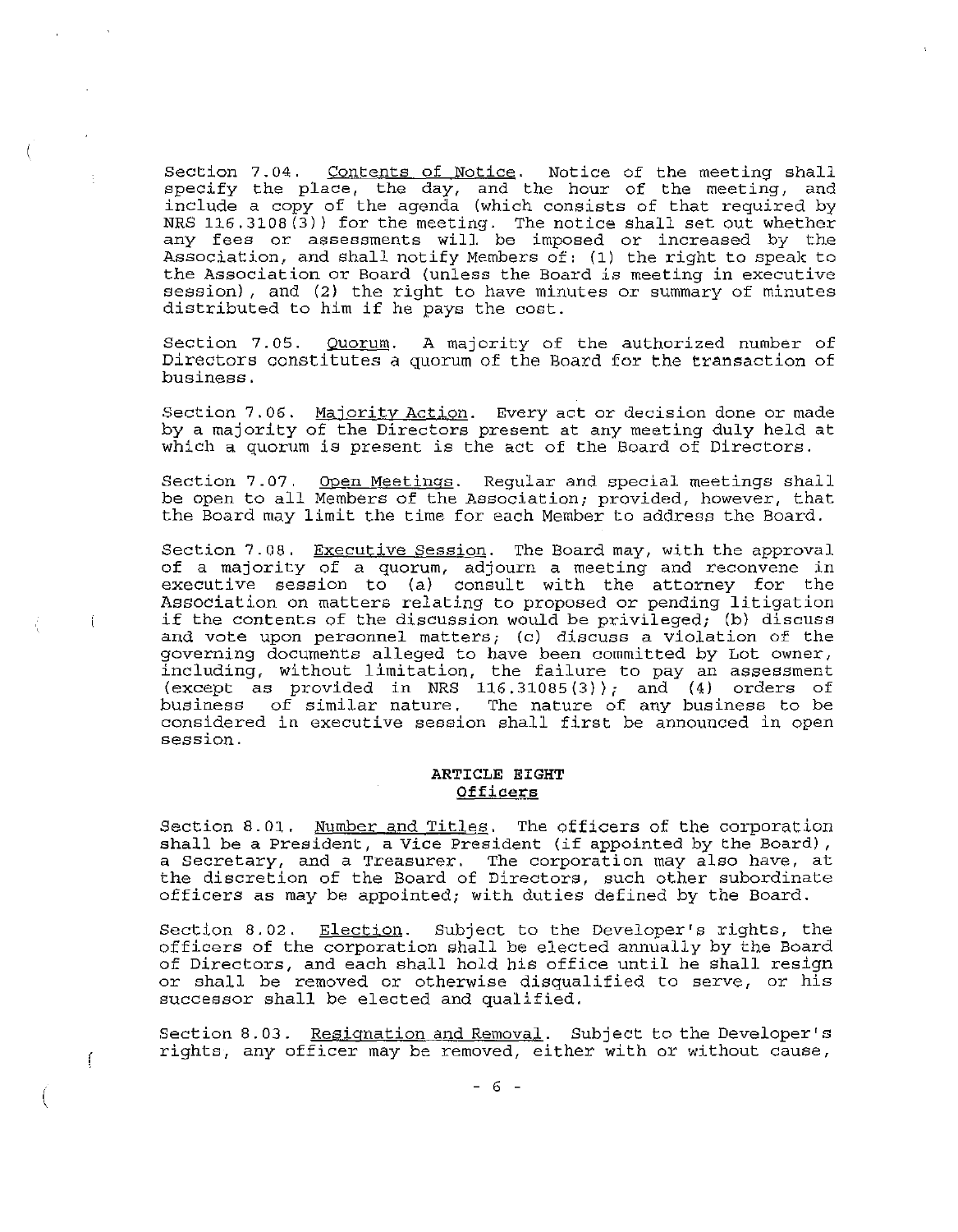by <sup>a</sup> majority of the Directors at the time in office, at any regular or special meeting of the Board, or, except in case of any officer chosen by the Board of Directors. Any officer may resign at any time by giving written notice to the Board of Directors or to the President, or to the secretary of the corporation. Any such resignation shall take effect at the date of the receipt of such notice or at any later time specified therein; and unless otherwise specified therein, the acceptance of such resignation shall not be necessary to make it effective,

Section 8.04. <u>Vacancies</u>. If the office of the President, Vice President, Secretary, Treasurer, Secretary or Treasurer becomes vacant by reason of death, resignation, removal, or otherwise, the Board of Directors shall elect a successor who shall hold office for the unexpired term, and until his successor is elected.

Section 8.04. Multiple Offices. The offices of secretary and treasurer may be held by the same person. No person shall be appointed to more than one of any of the other offices except in case of special offices created.

Section 8.05. Compensation. An officer shall not receive any compensation for any service rendered to the Association; provided, however, that any officer may be reimbursed for actual out-ofpocket expenses incurred in the performance of Association duties as approved by the Board.

#### **ARTICLE NINE** President

Section 9.01. Duties. The president shall:

 $\mathbf{I}$ 

(a) Preside at all meetings of the Members and the Board of Directors.

(b) Prepare, execute, certify and record amendments to the Declaration on behalf of the Association.

(c) When authorized by the Board of Directors, execute, in the name of the corporation, deeds, conveyances, notices, leases, checks, drafts, bills of exchange, warrants, promissory notes, bonds, contracts and other papers and instruments in writing, and unless the Board of Directors shall order otherwise by resolution, make such contracts as the ordinary conduct of the corporation's business may require.

(d) Have, subject to the advice of the Board, general supervision of the affairs of the association.

#### **ARTICLE TEN** Vice-President

- 7 -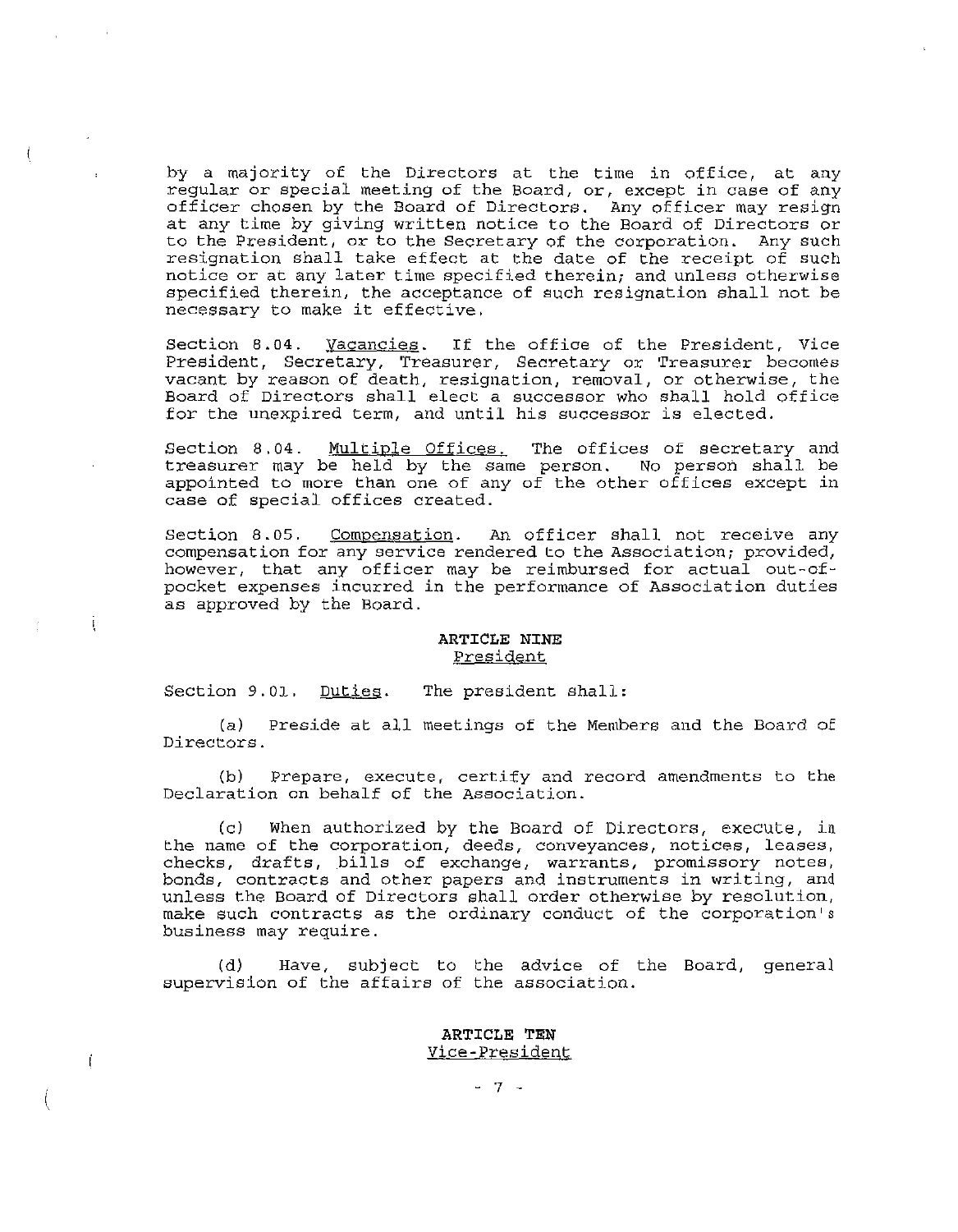Section 10.01. Duties. In the absence or disability of the President, the Vice President shall perform all the duties of the President, and when so acting shall have all the powers of, and be subject to all the restrictions upon, the President. The Vice President shall have such other powers and perform such other duties as from time to time may be prescribed for them respectively by the Board of Directors.

#### ARTICLE ELEVEN Secretary

Section 11.01. Duties. The Secretary shall:

÷

- i

 $\mathbf{I}$ 

(a) Certify and keep at the principal office of the corporation the original or <sup>a</sup> copy of its bylaws as amended or otherwise altered to date.

(b) Keep at the principal office of the corporation or such other place as the Board of Directors may order, a book of minutes of all meetings of its Directors and Members, whether regular or special, and, if special, how authorized.

(c) See that all notices are duly given in accordance with the provisions of these bylaws or as required by law. In case of the absence or disability of the Secretary, or his refusal or neglect to act, notice may be given and served by an Assistant Secretary or by the President or vice President or by the Board of Directors.

(d) Be custodian of the records and of the corporation.

(e) Keep at the principal office of the corporation <sup>a</sup> register showing the names of the Members and their addresses.

(f) Exhibit at all reasonable times to any Directors, or Members, upon application, the bylaws and minutes of proceedings of the Members and Directors of the corporation.

(g) In general, perform all duties incident to the office of Secretary, and such other duties as from time to time may be assigned to him or her by the Board of Directors.

#### ARTICLE XII

Section 12.01. Duties. The Treasurer shall:

(a) Have charge and custody of, and be responsible for, all funds and securities of the corporation, and deposit all such funds in the name of the corporation in such banks, trust companies or other depositaries as shall be selected by the Board of Directors.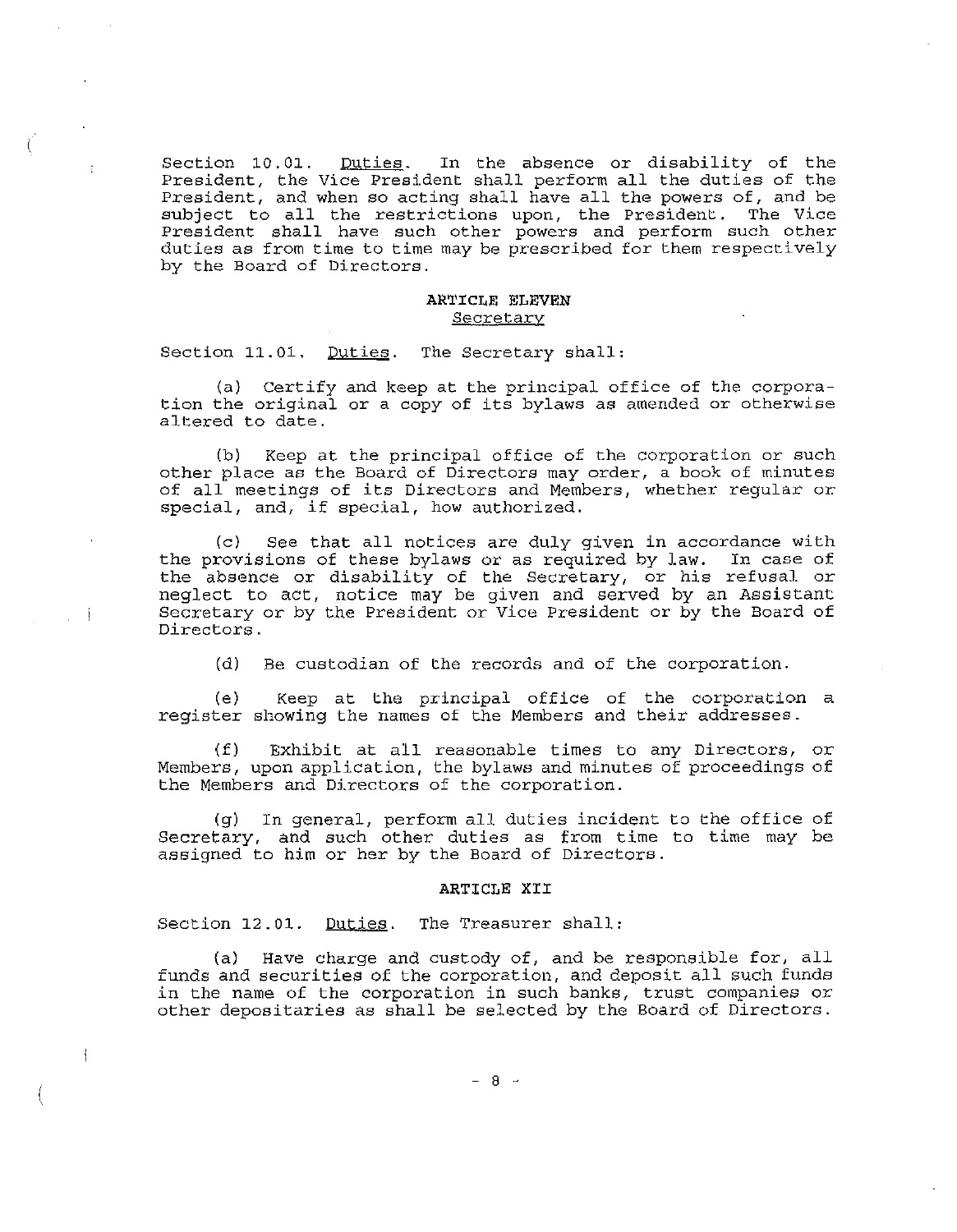(b) Receive, and give receipt for, moneys due and payable to the corporation from any source whatsoever.

(c) Disburse or cause to be disbursed, the funds of the corporation as may be directed by the Board of Directors, taking proper vouchers for such disbursements.

(d) Keep and maintain adequate and correct accounts of the corporation's properties and business transactions, including account of its assets, liabilities, receipts, disbursements, gains, losses, capital, surplus and shares.

(e) In general, perform all the duties incident to the office of Treasurer and such other duties as from time to time may be assigned to him or her by the Board of Directors.

## **ARTICLE THIRTEEN** Corporate Records

Section 13.01. Required Records. The corporation shall keep at the principal office, or such other place as the Board of Directors may order:

- (a) Copies of its governing documents as last amended.
- (b) Adequate and correct records of account.

(c) <sup>A</sup> register, showing the names of the Members and their addresses.

(d) Minutes of the proceedings of the Board and Members.

Section 13.02. Inspection of Records by Members. Each member shall have the right to inspect, copy, demand and obtain a record of all Members' names and addresses, financial statements of the Association, budgets of the Association, and studies of reserves of the Association required to be prepared pursuant to NRS 116.31151, as well as minutes of proceedings of the Directors and Members for any purpose reasonably related to the Member's interests as <sup>a</sup> Member of the Association on written demand made to the Associa-The right of inspection shall not extend to personnel records of employees of the Association or records of the Association relating to another Lot owner.

Section 13.03. Inspection of Records by Directors. Every Director shall have the absolute right at any reasonable time to inspect all books, records, documents of every kind, and the physical properties of the corporation.

 $\bigvee$  $\bigwedge\limits_{i=1}^n$  $\bigwedge$ 

Ť

ŧ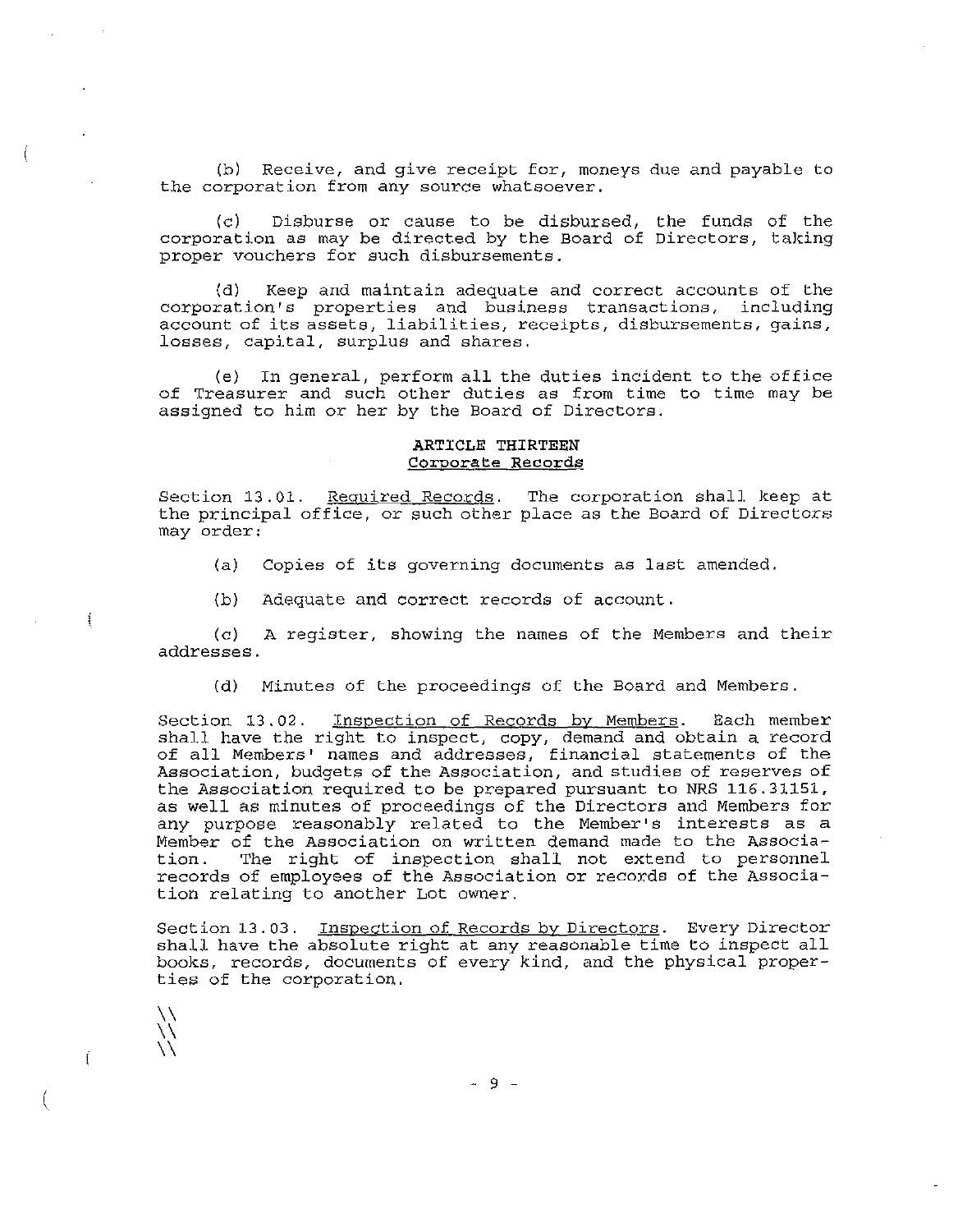#### ARTICLE FOURTEEN Membership Assessments and Lien Rights

Section 14.01. Membership Assessments. General assessments and special assessments as provided for in the Declaration, together with all other assessments of the members provided for in the Declaration shall be paid by the Members at the time, in the manner and subject to the conditions and limitations set forth in the Declaration, and the Board shall fix, levy, collect and enforce such assessments at the time, in the manner and subject to the limitations set forth in the Declaration.

Section 14.02. Rules and Regulations. At a properly convened meeting of the Board at which <sup>a</sup> quorum is present, the Board may establish such rules and regulations for the maintenance and use of Common Areas as it deems appropriate, so long only as such rules, regulations and conditions do not materially abridge rights of Members set forth in the Declaration.

#### ARTICLE FIFTEEN Amendments

Section 15.01. by the vote of voting power of the corporation. Amendment of Bylaws. Members entitled to These Bylaws may be amended, exercise a majority of the

#### ARTICLE SIXTEEN

Section 16.01. Tax Exempt Status. The Board and Members shall conduct the business of the Association in such manner that the Association qualify and be considered an organization exempt from federal income taxes pursuant to Internal Revenue Code Section 528.

Section 16.02. Filing. The Board shall cause to be timely filed any annual election for tax-exempt status as may be required under federal or state law.

#### CERTIFICATE OF SECRETARY

I, the undersigned, do hereby certify:

 $\lambda\lambda$ 

 $\mathfrak{f}$ 

Ţ

That I am the duly elected and acting Secretary of The Fairways at Fieldcreek Ranch Homeowners Association, Inc., Nevada non-profit corporation; and

2. That the foregoing bylaws constitute the bylaws of said corporation as duly adopted, by vote of the first Directors of this corporation on ... , 2000. corporation on  $\frac{1}{2}$   $\frac{1}{2}$   $\frac{1}{2}$   $\frac{1}{2}$   $\frac{1}{2}$   $\frac{1}{2}$   $\frac{1}{2}$   $\frac{1}{2}$   $\frac{1}{2}$   $\frac{1}{2}$   $\frac{1}{2}$   $\frac{1}{2}$   $\frac{1}{2}$   $\frac{1}{2}$   $\frac{1}{2}$   $\frac{1}{2}$   $\frac{1}{2}$   $\frac{1}{2}$   $\frac{1}{2}$   $\frac{1}{2}$   $\frac{1}{$